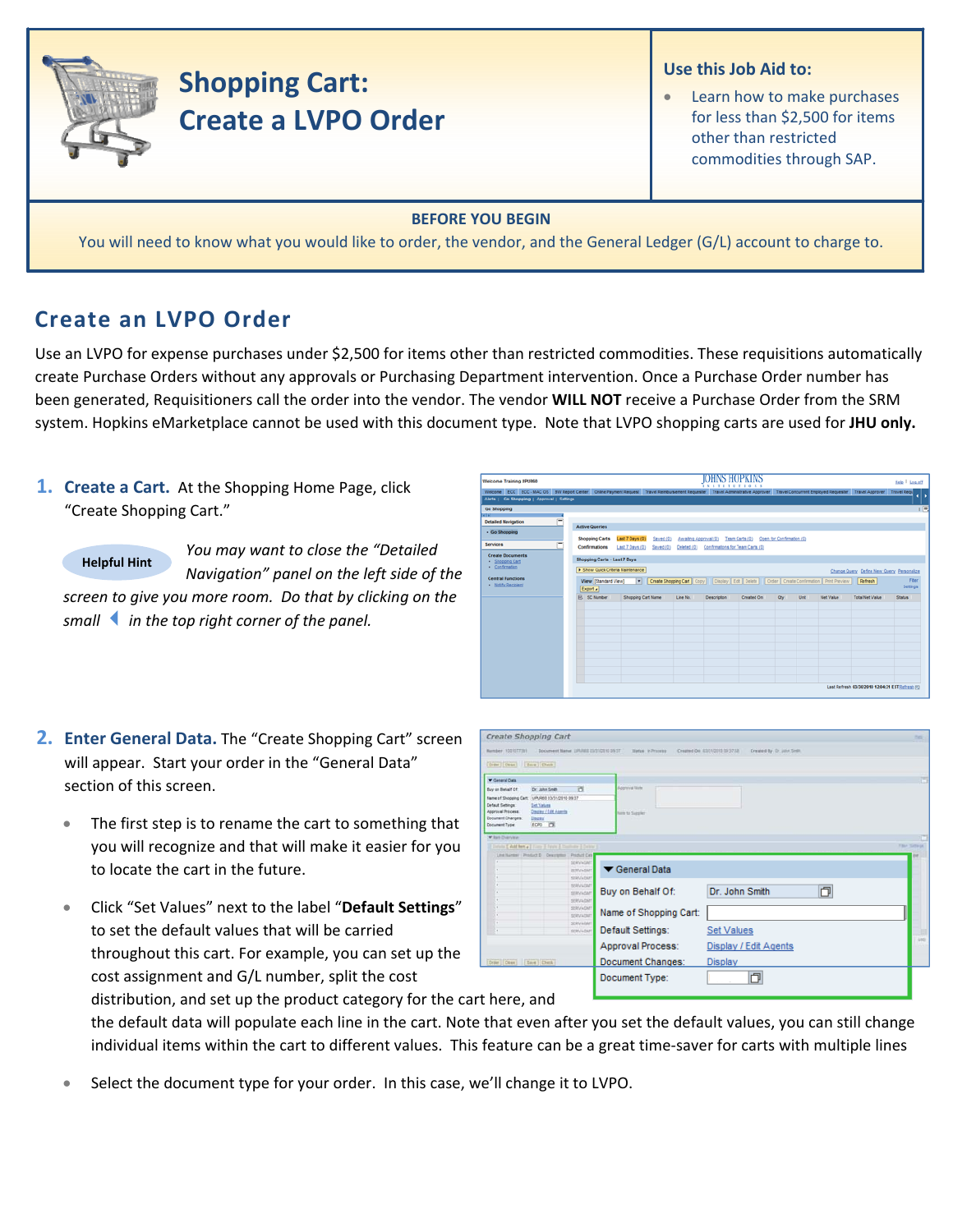### **Helpful Hint**

*When the "Change Default Settings" dialog box appears, you won't see all of the tabs that are*

*available to you. Either stretch the box horizontally so that all of the tabs appear, or just click on the white file folder to display a list of the available tabs.*

| <b>Change Default Settings</b> |                                                                                                       |
|--------------------------------|-------------------------------------------------------------------------------------------------------|
|                                | Your data will be transferred to all new items, items already in the shopping cart will be unchanged. |
| Item Basic Data                | <b>Internal Note</b><br>Account Assignment                                                            |
|                                | ✔ Item Basic Data                                                                                     |
| Buy on Behalf of:              | Dr. John Smith<br>门<br>Account Assignment                                                             |
| Goods Recipient:               | <b>Internal Note</b><br>Dr. John Smith                                                                |
| Product Category:              | Delivery Address / Performance Location<br>SERVAGMT                                                   |
| Purchase Group:                | Judith Zimmer - Purchasing Grp 32 JHU<br>$\overline{\phantom{a}}$                                     |
| Company Code:                  | <b>JOHNS HOPKINS ENTERPH门</b>                                                                         |
| Location / Plant:              | <b>JHLI Service Provider</b><br>JHU Service Provider                                                  |
| Storage Location:              | 门<br>Storage Location                                                                                 |
|                                | Cancel<br>OK                                                                                          |

- **3. Enter Item Data.** Go to the first line in the order and start entering the order information. You'll work your way across the line for each item *before you press Enter*. Note that if you set up the default cart settings, much of this information will already be populated for you.
	- Start with the "**Description**" field. In this case, we've entered "Cans" as the description.

|  |      |                 |                                                                                                                                                                                                           |  |  |            |            |         | SERVADET INFORTAGEMENTS 1.000 1.000 1.000 4.000 2.000 1.000 1.000 |  |  |
|--|------|-----------------|-----------------------------------------------------------------------------------------------------------------------------------------------------------------------------------------------------------|--|--|------------|------------|---------|-------------------------------------------------------------------|--|--|
|  |      |                 | Line Number Product ID Description Product Category Product Category Description Quantity Unit Net Price / Limit Per Currency Delivery Date Notes Attachments Account Assignment Item Status DocumentType |  |  |            |            |         |                                                                   |  |  |
|  | Cans | <b>SERVAGMT</b> | <b>SERVICE AGREEMENTS</b>                                                                                                                                                                                 |  |  | 0.00 1 USD | 03/31/2010 | $\circ$ |                                                                   |  |  |
|  |      |                 |                                                                                                                                                                                                           |  |  |            |            |         |                                                                   |  |  |

Create Shopping Cart

• Next enter the "**Product Category**." If you don't know the category, click in the box that says "SERVAGMT," then select the file folder icon  $\Box$  to search.

The "Search Product Category" dialog box will appear. The easiest way to search is to click "**Start Search**" and then select the appropriate category from the list.

- Next, go back to the first line in the order and enter the "**Quantity**." This should be the number of items being ordered.
- Enter the "**Unit**" next. If you don't know the appropriate unit to enter, select the file folder icon  $\Box$  to look it up in a list.
- Enter the "**Price**" in the Net Price/Limit field in US Dollars.
- Enter "**Currency**" (this will usually be USD).
- Ignore the field that says "**Per.**"
- In the "**Delivery Date**" field, enter the date when you expect the order to be delivered.
- When you are all done, click "**Enter**" to apply your selections.

| <b>Search Product Category</b>                                                        | ⊡l×                       |
|---------------------------------------------------------------------------------------|---------------------------|
| Display As:                                                                           | Flat List<br>$\mathbf{v}$ |
|                                                                                       |                           |
| Note: Placeholder search with * is possible. Search ignores upper/lowercase spelling. |                           |
| Product Category ID:                                                                  |                           |
| Description:                                                                          |                           |
| Logical System:                                                                       | m                         |
| Restrict Number of Value List Entries                                                 | 500                       |
| Start Search<br>Reset                                                                 |                           |
|                                                                                       | OK<br>Cancel              |
|                                                                                       |                           |

**Helpful Hint!** *Don't forget to click "Enter" when you have completed the line. That's the only way to make the order details appear!*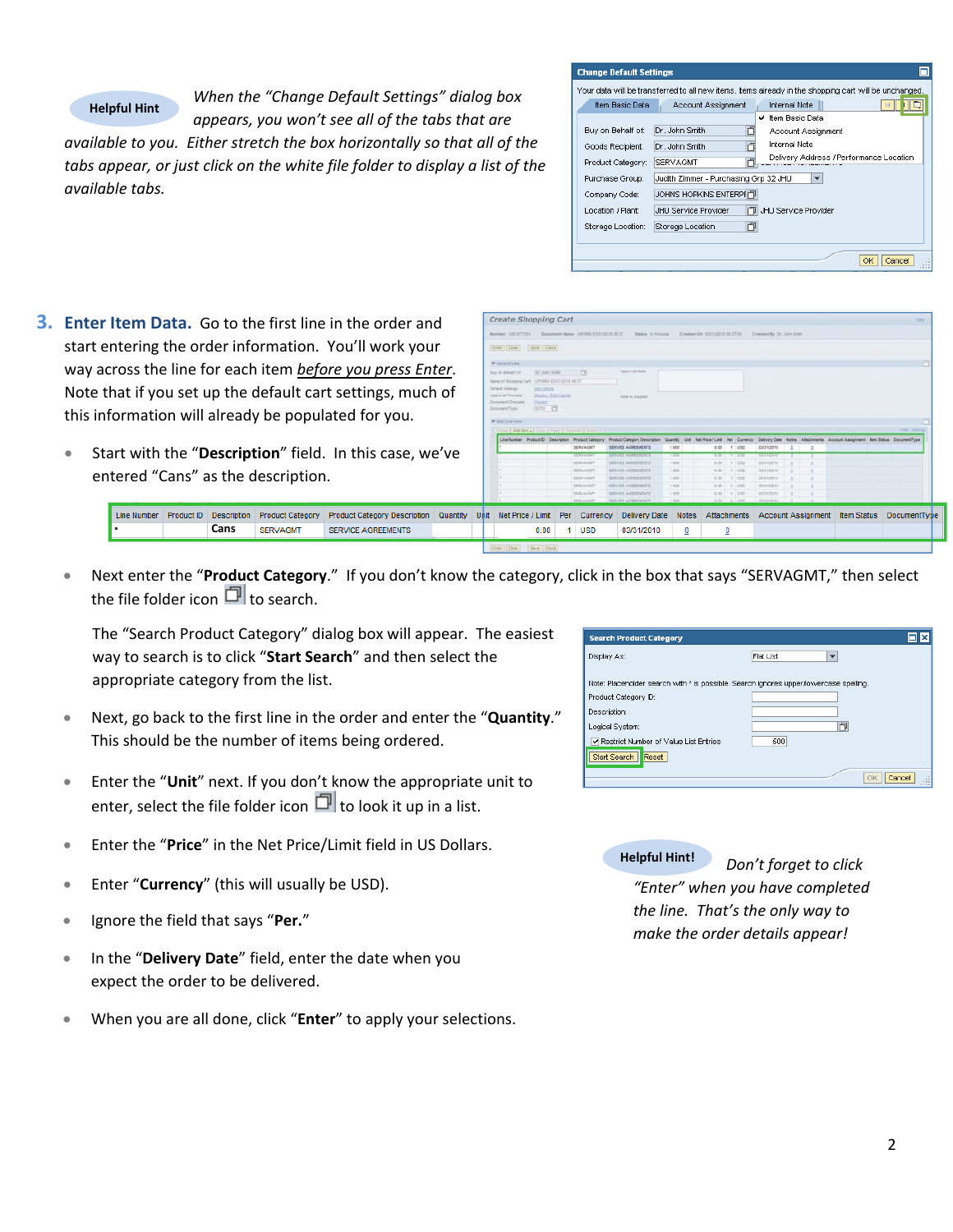- **4. Item Details.** After you click Enter, the "**Details**" button will become active. Click it to display the details for the first line in your order. The first tab "Item Data" will automatically be displayed.
	- Enter the catalog number (or product or number) in the field labeled "Supplier Pro **Number**."
		- Helpful Hint

*You* can expect to see erro *the top of the screen! Yo resolve them as* you enter the details asso *with this cart.*

**5.** Account Assignment. After you click Enter, "Details" button will become active. Click it t details for the first line in your order. Click or labeled "Account Assignment."

• Check the cost object under the "**Account Assignment**" header (this field could say Cost Center, Internal Order, or WBS Element) to make sure that it is correct for your order. If you are charging to a Cost Center, the value will

| Notes and Attachments<br>Percentage | [4] [9] Details for item 1 Chair<br><b>Inm Date</b> | <b>Account Assgratest</b><br>Delivery Address/Performance Location<br>who bears the costs and, if necessary, you can distribute the cost to several cost centres<br>tion Percentage v Details Add Line Copy Paste Duplicate Delete<br>Account Assignment Category | SERVAGNT<br>SERVAGNT<br><b>SERVAGET</b><br><b>SERVAGNIT</b><br>SERVAGNT<br>SERVAGNIT                                            | <b>SERVICE AGREEMENTS</b><br>SERVICE AGREEMENTS<br>SERVICE AGREEMENTS<br>SERVICE AGREEMENTS<br>SERVICE AGREEMENTS<br>Notes and Atlachments ( Delivery Address/Performance Location ) Sources of Supply / Dervice Agents   Approval Process Overview<br>Splt Distribution Change All tems<br>Account Assignment Description<br>Assign Number | 1.000<br>1.000<br>1.000<br>1.000<br>1.000<br>1.000                                                                                                                                                     | 0.00<br>0.00<br>0.00<br>0.00<br>0.00<br>Sources of Supply / Service Agents | $T$ 1050<br>$1 - 150$<br>$+1050$<br>$1 - 150$<br>1. 150<br>1.450 | 03/31/2010<br>43/31/2018<br>03/31/2018<br>03/31/2010<br>03/31/2018<br>Approval Process Overview<br>General Ledger Account                                                  |                                                                                                        |                                                                                                                                                                                                               | General Ledger Description                                                         | Total Value 0.00<br><b>Business Area</b>                                                                           | 4750<br>$\mathbb{R}$<br>$\boxed{\mathbf{x}}$<br>Fiter Settings |
|-------------------------------------|-----------------------------------------------------|-------------------------------------------------------------------------------------------------------------------------------------------------------------------------------------------------------------------------------------------------------------------|---------------------------------------------------------------------------------------------------------------------------------|---------------------------------------------------------------------------------------------------------------------------------------------------------------------------------------------------------------------------------------------------------------------------------------------------------------------------------------------|--------------------------------------------------------------------------------------------------------------------------------------------------------------------------------------------------------|----------------------------------------------------------------------------|------------------------------------------------------------------|----------------------------------------------------------------------------------------------------------------------------------------------------------------------------|--------------------------------------------------------------------------------------------------------|---------------------------------------------------------------------------------------------------------------------------------------------------------------------------------------------------------------|------------------------------------------------------------------------------------|--------------------------------------------------------------------------------------------------------------------|----------------------------------------------------------------|
|                                     |                                                     |                                                                                                                                                                                                                                                                   |                                                                                                                                 |                                                                                                                                                                                                                                                                                                                                             |                                                                                                                                                                                                        |                                                                            |                                                                  |                                                                                                                                                                            |                                                                                                        |                                                                                                                                                                                                               |                                                                                    |                                                                                                                    |                                                                |
|                                     |                                                     |                                                                                                                                                                                                                                                                   |                                                                                                                                 |                                                                                                                                                                                                                                                                                                                                             |                                                                                                                                                                                                        |                                                                            |                                                                  |                                                                                                                                                                            |                                                                                                        |                                                                                                                                                                                                               |                                                                                    |                                                                                                                    |                                                                |
|                                     |                                                     |                                                                                                                                                                                                                                                                   |                                                                                                                                 |                                                                                                                                                                                                                                                                                                                                             |                                                                                                                                                                                                        |                                                                            |                                                                  |                                                                                                                                                                            |                                                                                                        |                                                                                                                                                                                                               |                                                                                    |                                                                                                                    |                                                                |
|                                     |                                                     |                                                                                                                                                                                                                                                                   |                                                                                                                                 |                                                                                                                                                                                                                                                                                                                                             |                                                                                                                                                                                                        |                                                                            |                                                                  |                                                                                                                                                                            |                                                                                                        |                                                                                                                                                                                                               |                                                                                    |                                                                                                                    |                                                                |
|                                     |                                                     |                                                                                                                                                                                                                                                                   |                                                                                                                                 |                                                                                                                                                                                                                                                                                                                                             |                                                                                                                                                                                                        |                                                                            |                                                                  |                                                                                                                                                                            |                                                                                                        |                                                                                                                                                                                                               |                                                                                    |                                                                                                                    |                                                                |
|                                     |                                                     |                                                                                                                                                                                                                                                                   |                                                                                                                                 |                                                                                                                                                                                                                                                                                                                                             |                                                                                                                                                                                                        |                                                                            |                                                                  |                                                                                                                                                                            |                                                                                                        |                                                                                                                                                                                                               |                                                                                    |                                                                                                                    |                                                                |
|                                     |                                                     |                                                                                                                                                                                                                                                                   |                                                                                                                                 |                                                                                                                                                                                                                                                                                                                                             |                                                                                                                                                                                                        |                                                                            |                                                                  |                                                                                                                                                                            |                                                                                                        |                                                                                                                                                                                                               |                                                                                    |                                                                                                                    |                                                                |
|                                     |                                                     |                                                                                                                                                                                                                                                                   |                                                                                                                                 |                                                                                                                                                                                                                                                                                                                                             |                                                                                                                                                                                                        |                                                                            |                                                                  |                                                                                                                                                                            |                                                                                                        |                                                                                                                                                                                                               |                                                                                    |                                                                                                                    |                                                                |
|                                     |                                                     |                                                                                                                                                                                                                                                                   |                                                                                                                                 |                                                                                                                                                                                                                                                                                                                                             |                                                                                                                                                                                                        |                                                                            |                                                                  |                                                                                                                                                                            |                                                                                                        |                                                                                                                                                                                                               |                                                                                    |                                                                                                                    |                                                                |
|                                     |                                                     |                                                                                                                                                                                                                                                                   | <b>SERVAGIIT</b>                                                                                                                | SERVICE AGREEMENTS                                                                                                                                                                                                                                                                                                                          | 1,000                                                                                                                                                                                                  |                                                                            | 1.050                                                            | 03/31/2018                                                                                                                                                                 |                                                                                                        |                                                                                                                                                                                                               |                                                                                    |                                                                                                                    |                                                                |
|                                     |                                                     |                                                                                                                                                                                                                                                                   | <b>SERVAGNT</b>                                                                                                                 | SERVICE AGREEMENTS                                                                                                                                                                                                                                                                                                                          | 1.000                                                                                                                                                                                                  |                                                                            | 1   WD                                                           | 03/31/2010                                                                                                                                                                 | ٠                                                                                                      |                                                                                                                                                                                                               |                                                                                    |                                                                                                                    |                                                                |
|                                     |                                                     |                                                                                                                                                                                                                                                                   |                                                                                                                                 |                                                                                                                                                                                                                                                                                                                                             |                                                                                                                                                                                                        |                                                                            |                                                                  |                                                                                                                                                                            |                                                                                                        |                                                                                                                                                                                                               |                                                                                    |                                                                                                                    |                                                                |
|                                     |                                                     |                                                                                                                                                                                                                                                                   |                                                                                                                                 |                                                                                                                                                                                                                                                                                                                                             |                                                                                                                                                                                                        |                                                                            |                                                                  |                                                                                                                                                                            |                                                                                                        |                                                                                                                                                                                                               |                                                                                    |                                                                                                                    | <b>Filer Setting</b>                                           |
|                                     | <b>V</b> Ben Oyerview                               |                                                                                                                                                                                                                                                                   |                                                                                                                                 |                                                                                                                                                                                                                                                                                                                                             |                                                                                                                                                                                                        | trial Finautred                                                            |                                                                  |                                                                                                                                                                            |                                                                                                        |                                                                                                                                                                                                               |                                                                                    |                                                                                                                    |                                                                |
|                                     |                                                     |                                                                                                                                                                                                                                                                   |                                                                                                                                 |                                                                                                                                                                                                                                                                                                                                             |                                                                                                                                                                                                        | <b>Analise</b>                                                             |                                                                  |                                                                                                                                                                            |                                                                                                        |                                                                                                                                                                                                               |                                                                                    |                                                                                                                    |                                                                |
|                                     |                                                     | <b>JHEN</b>                                                                                                                                                                                                                                                       |                                                                                                                                 |                                                                                                                                                                                                                                                                                                                                             |                                                                                                                                                                                                        | ß                                                                          |                                                                  |                                                                                                                                                                            |                                                                                                        |                                                                                                                                                                                                               |                                                                                    |                                                                                                                    |                                                                |
|                                     |                                                     | п                                                                                                                                                                                                                                                                 |                                                                                                                                 |                                                                                                                                                                                                                                                                                                                                             |                                                                                                                                                                                                        | Record:<br>letivery                                                        |                                                                  |                                                                                                                                                                            |                                                                                                        |                                                                                                                                                                                                               |                                                                                    |                                                                                                                    |                                                                |
|                                     |                                                     |                                                                                                                                                                                                                                                                   |                                                                                                                                 |                                                                                                                                                                                                                                                                                                                                             |                                                                                                                                                                                                        |                                                                            |                                                                  |                                                                                                                                                                            |                                                                                                        |                                                                                                                                                                                                               |                                                                                    |                                                                                                                    |                                                                |
|                                     |                                                     |                                                                                                                                                                                                                                                                   |                                                                                                                                 |                                                                                                                                                                                                                                                                                                                                             |                                                                                                                                                                                                        | / Unit                                                                     |                                                                  | 1 EA                                                                                                                                                                       |                                                                                                        |                                                                                                                                                                                                               |                                                                                    |                                                                                                                    |                                                                |
|                                     |                                                     | <b>Material</b>                                                                                                                                                                                                                                                   | $\blacktriangledown$                                                                                                            |                                                                                                                                                                                                                                                                                                                                             |                                                                                                                                                                                                        | <b>TUNE</b>                                                                |                                                                  |                                                                                                                                                                            |                                                                                                        |                                                                                                                                                                                                               |                                                                                    |                                                                                                                    |                                                                |
|                                     |                                                     |                                                                                                                                                                                                                                                                   |                                                                                                                                 |                                                                                                                                                                                                                                                                                                                                             |                                                                                                                                                                                                        |                                                                            |                                                                  |                                                                                                                                                                            |                                                                                                        |                                                                                                                                                                                                               |                                                                                    |                                                                                                                    |                                                                |
|                                     |                                                     |                                                                                                                                                                                                                                                                   |                                                                                                                                 |                                                                                                                                                                                                                                                                                                                                             |                                                                                                                                                                                                        |                                                                            |                                                                  |                                                                                                                                                                            |                                                                                                        |                                                                                                                                                                                                               |                                                                                    |                                                                                                                    |                                                                |
|                                     |                                                     |                                                                                                                                                                                                                                                                   |                                                                                                                                 |                                                                                                                                                                                                                                                                                                                                             | Deliv                                                                                                                                                                                                  |                                                                            |                                                                  |                                                                                                                                                                            |                                                                                                        |                                                                                                                                                                                                               |                                                                                    |                                                                                                                    | Total Value   0.00   USD                                       |
|                                     |                                                     |                                                                                                                                                                                                                                                                   |                                                                                                                                 |                                                                                                                                                                                                                                                                                                                                             |                                                                                                                                                                                                        |                                                                            | 1.1450                                                           | 03/31/2010                                                                                                                                                                 | ٠                                                                                                      |                                                                                                                                                                                                               |                                                                                    |                                                                                                                    |                                                                |
|                                     |                                                     |                                                                                                                                                                                                                                                                   |                                                                                                                                 |                                                                                                                                                                                                                                                                                                                                             |                                                                                                                                                                                                        |                                                                            | 1.050                                                            | 03/31/2010                                                                                                                                                                 |                                                                                                        |                                                                                                                                                                                                               |                                                                                    |                                                                                                                    |                                                                |
|                                     | o display the                                       | <b>Item Data</b><br><b>Identification</b><br>Item Type:<br>Product ID:<br>Description: *<br>Product Category:<br><b>Company Code:</b><br>Organization<br><b>Purchasing Group:</b>                                                                                 | <b>ICO Details for item 1 Chair</b><br>Chair<br>56000000<br><b>Order as Direct Material:</b><br><b>Supplier Product Number:</b> | SERVAGN?<br><b>Account Assignment</b><br>Details   Add from a   Copy   Passe   Duplicate   Detete<br>SERVAGNIT                                                                                                                                                                                                                              | SERVICE AGREEMENTS<br><b>Notes and Attachments</b><br>FURNITURE<br>JOHNS HOPKINS ENTERPRISE<br>Paulette Spann - Purchasing Grp 42 JHU   $\blacktriangledown$<br><b>FURNITURE</b><br>SERVICE AGREEMENTS | SERVAGM1<br>SERVICE AGREEMENTS<br>1.000<br>n<br>1,000                      | thy / Unit<br>Iding Active<br><b>LA</b>                          | 0.00<br>$t$ $150$<br>0.00<br>0.00<br>0.00<br>1 V50<br>fues, and Pricing<br>04050110<br>0001<br>西<br>ciono<br>$\Box$<br>0.00<br>$1 - 100$<br>0.00<br>0.00<br>1.1850<br>0.00 | 03/31/2010<br>010031010<br>0.000<br>04050918<br>03/31/2018<br>SERVICE AGREEMENTS<br>0.00<br>03/31/2010 | 1 EA CLEADS<br><b>Clibbrage Location</b><br><b>TED: John Smith</b><br>Line Number Product D Description Product Category Product Category Description Guantify 2nd Net Price / Line Par Currency Date ry Oate | 0.00 USD 2% Price Unit 1<br>1005-25/ Service Provider<br><b>Sizkes</b> Attachments | 1.150<br>03/31/2010<br>cation . Sources of Supply / Service Agents Approval Process Overview<br>Account Assignment | ten Status Decumentlype<br><b>It Process ECPO</b>              |

default from your settings. If you are charging to an

Order Number, there is no default and the Order Number must be entered.

• Click in the field under the header that says "General Ledger Account." Verify which G/L account with your financial administrator, and then enter it in this field.

**Helpful Hint**

*If you want to copy the G/L account number to all of the items in your cart, click "Copy" and "Change All Items" to apply the account number throughout the order.*

orem | s. <mark>chemu | Copy |</mark> Fixin | Duplicate | Delete

- **6. Select a Supplier.** Next, click the tab labeled "**Sources of Supply/Service Agents**" (also under "Details"). This is where you'll select the supplier for the equipment that you wish to order.
	- Sources of Supply may appear in the fields under this tab.

|                   | Detaile for dem 1 Chair-                                          |                                                                                                        |             |                                       |                                   |                  |                           |     |            |
|-------------------|-------------------------------------------------------------------|--------------------------------------------------------------------------------------------------------|-------------|---------------------------------------|-----------------------------------|------------------|---------------------------|-----|------------|
| Trom Data         | Account Assignment                                                | Notes and Attachments                                                                                  |             | Delivery Address/Performance Location | Sources of Suppy / Service Agents |                  | Approval Process Overview |     |            |
|                   | We possible sources of supply found in the system.                | No supplier is assigned. You can order from the following sources of supply. Selectione and assign it. |             |                                       |                                   |                  |                           |     |            |
| Sources of Sepply |                                                                   |                                                                                                        |             |                                       |                                   |                  |                           |     |            |
|                   | Assign Supplier Compare Suppliers                                 |                                                                                                        |             |                                       |                                   |                  |                           |     |            |
|                   | R Supplex Number Supplier Name                                    | <b>Confract</b>                                                                                        | <b>Bern</b> | Contract Description                  | Supplier Fraduct                  | <b>Net Price</b> | Corremacy                 | Par | <b>Hot</b> |
|                   |                                                                   |                                                                                                        |             |                                       |                                   |                  |                           |     |            |
|                   |                                                                   |                                                                                                        |             |                                       |                                   |                  |                           |     |            |
|                   |                                                                   |                                                                                                        |             |                                       |                                   |                  |                           |     |            |
|                   |                                                                   |                                                                                                        |             |                                       |                                   |                  |                           |     |            |
|                   |                                                                   |                                                                                                        |             |                                       |                                   |                  |                           |     |            |
|                   |                                                                   |                                                                                                        |             |                                       |                                   |                  |                           |     |            |
|                   | You may suggest a preferred suppler to the purchasing department. |                                                                                                        |             |                                       |                                   |                  |                           |     |            |
| Proferred Supplet |                                                                   | in all                                                                                                 |             |                                       |                                   |                  |                           |     |            |
|                   |                                                                   |                                                                                                        |             |                                       |                                   |                  |                           |     |            |
|                   |                                                                   |                                                                                                        |             |                                       |                                   |                  |                           |     |            |
|                   |                                                                   |                                                                                                        |             |                                       |                                   |                  |                           |     |            |
|                   | Order Close Save Check                                            |                                                                                                        |             |                                       |                                   |                  |                           |     |            |

If no sources appear, or if you prefer a

different supplier, click in the "Preferred Supplier" at the bottom of the screen. To search for a supplier, select the file folder icon  $\Box$  to look it up in a list. After you've selected a supplier, the "Assign Supplier" button will appear. You will need to click it to assign the new supplier to the cart. If you're not sure how to search for a supplier, there is a Job Aid